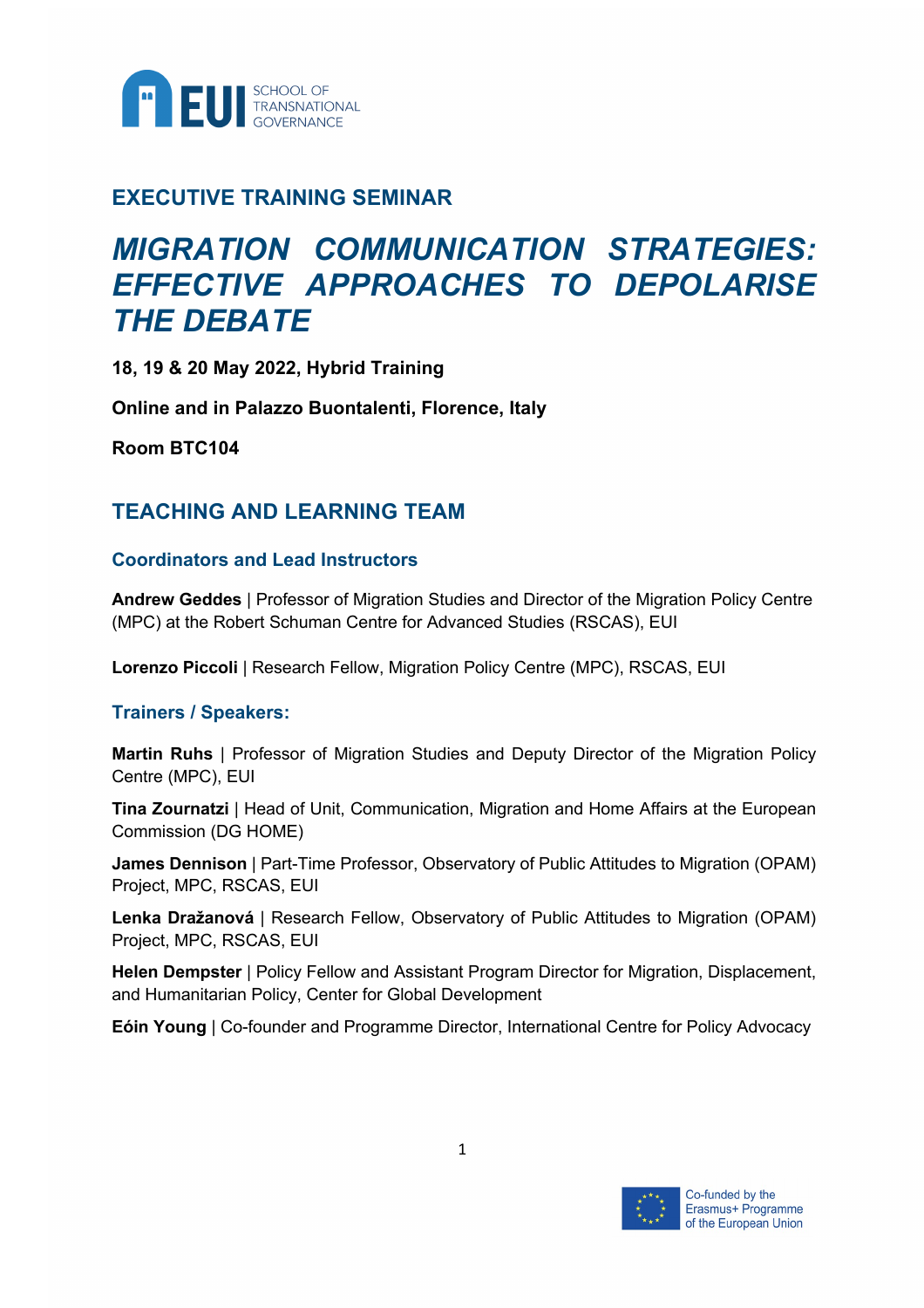# **CONTACTS:**

**Marina Vlachodimitropoulou** I Project Associate, Executive Education, School of Transnational Governance, EUI, marina.vlachodimitropoulou@eui.eu

**Executive Education Team** | School of Transnational Governance, EUI, STG.ExecEd@eui.eu

# **COURSE DESCRIPTION**

# **PROGRAMME OVERVIEW**

Migration is a controversial topic. It is increasingly difficult to discuss it without being accused of spreading fake news or provoking heated debates. As a result, there is growing uncertainty about what type of communication strategies on migration are most effective in changing attitudes.

This Executive Training will develop and strengthen the participants' communication skills around migration. The training will combine academic research with the experience of professionals working in the field both in the public and the private sector. During eight interactive sessions, participants will work together to identify and understand some of the key challenges and good practices of migration communication. The first part of the training will be dedicated to apprehending the factors that shape how people perceive and react to migration and what effects those have on society. The second part of the training will apply these factors to migration communication campaigns, explaining what strategies are most effective to engage the audience and depolarise the debate.

Via this training, participants will have the opportunity learn more about migration communication through a set of activities designed by academic researchers, policymakers, and advisors working for governments and civil society organisations. Furthermore, the attendees will debate recent research on the topic and apply recent findings to real-life migration campaigns.

# **Learning Outcomes**

By the end of this programme, the participants will learn:

- How to effectively communicate with concerned citizens about the causes and effects of migration and about immigration / integration policies
- How to construct communication strategies that foster social cohesion in an effort to tackle discrimination, disinformation and hate speech
- How to understand and incorporate insights about attitudes to migration and about the impact of underlying factors influencing how people think and feel about migration
- How to understand the positive role of facts and evidence in the migration debate, as well as their shortcomings

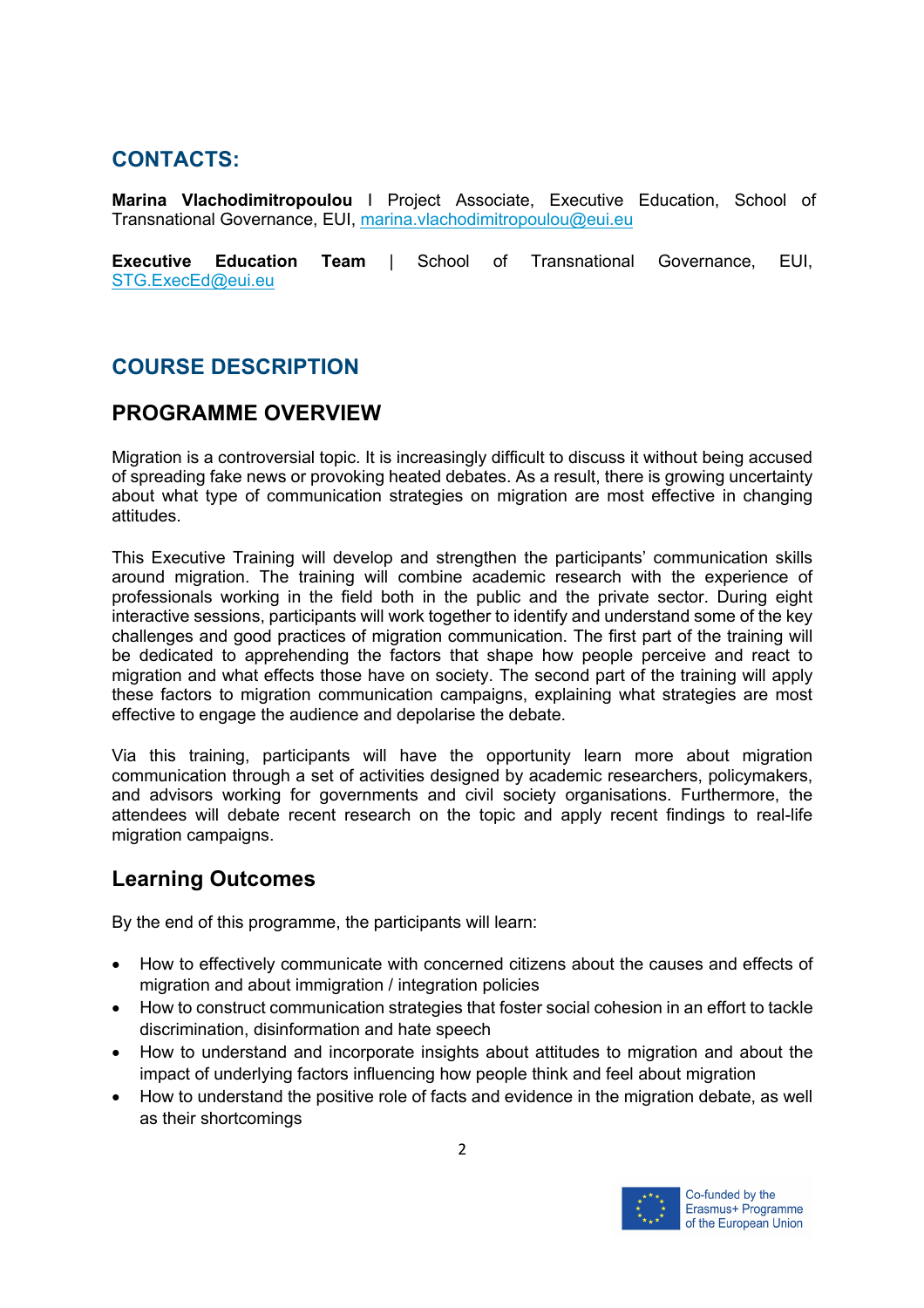# **Learning Methods**

- Knowledge transfer sessions led by accomplished practitioners and academics with experience in migration communication and key issues impacting the migration debate both globally and locally
- Active exchange in interactive training sessions and group work, that are focused on the interpretation of opinion data, and that address the main challenges posed by the current immigration debate
- Case studies analysis based on real-life migration campaigns and communication strategies

# **Who Should Attend**

- Communication officers from NGOs, government institutions, EU institutions and agencies, international organisations, etc.
- Political consultants and advisors working at different levels of government
- Professionals working in international organisations and NGOs in the field of migration / diversity / integration / social cohesion
- Politicians who are interested in depolarisation and fostering social cohesion
- Representatives of public authorities with an interest in migration / diversity / integration / social cohesion

# **Schedule and Pre-Course Requirements**

- The training course will take place on a **hybrid mode** on 18, 19 & 20 May 2022. During the registration, the applicants will be able to select their preferred method of participation to this training, choosing between Online or In-person. Selected participants who choose the residential mode of the training will be expected to be present on our campus in Florence, Italy on the days of the training.
- If joining the course online, please take note that the official timings of this training take place on **Central European Summer Time (CEST)** (Italian time) so time differences might apply when joining from different time zones.
- An **online optional introductory session** will take place on the 10<sup>th</sup> of May 2022 (17.00 CEST) for both online in in-person participants
- The programme will include approximately **13 hours of in-session training**.
- Participants will be enrolled to our **Virtual Learning Environment** (Brightspace) in order to access the materials of the course. Some pre-training readings will be necessary.

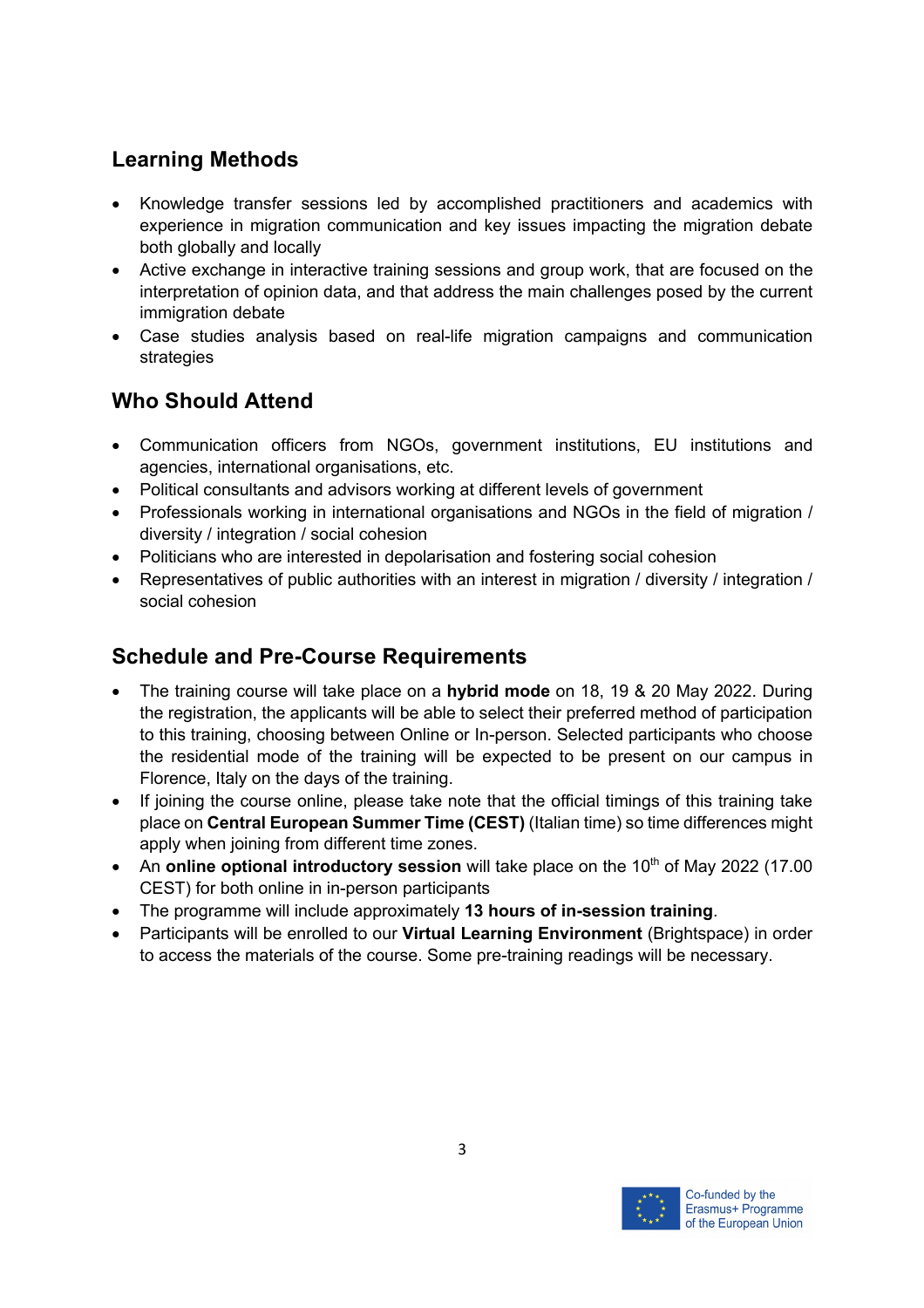# **PROGRAMME:**

# **DAY 0 – INFORMAL ONLINE MEETING – GETTING TO KNOW EACH OTHER & SETTING THE TRAINING SPACE (OPTIONAL SESSION)**

**Tuesday, 10 May 2022**

## **17.00 – 18.00 CEST Welcome to the Online Space, Tour de Table, and Setting the Expectations**

### **Lorenzo Piccoli**

### **Marina Vlachodimitropoulou**

In this optional informal session, participants will be able to get an overview of the topics that will be covered throughout the training, discover the technicalities of the virtual learning environment, where they can access background and reading material, while also getting to know their colleagues and their backgrounds better. The participants will also have the opportunity to ask the organisers any questions regarding the topics examined and discuss the challenges they currently face when communicating about migration.

## **18.00 CEST End of Session**

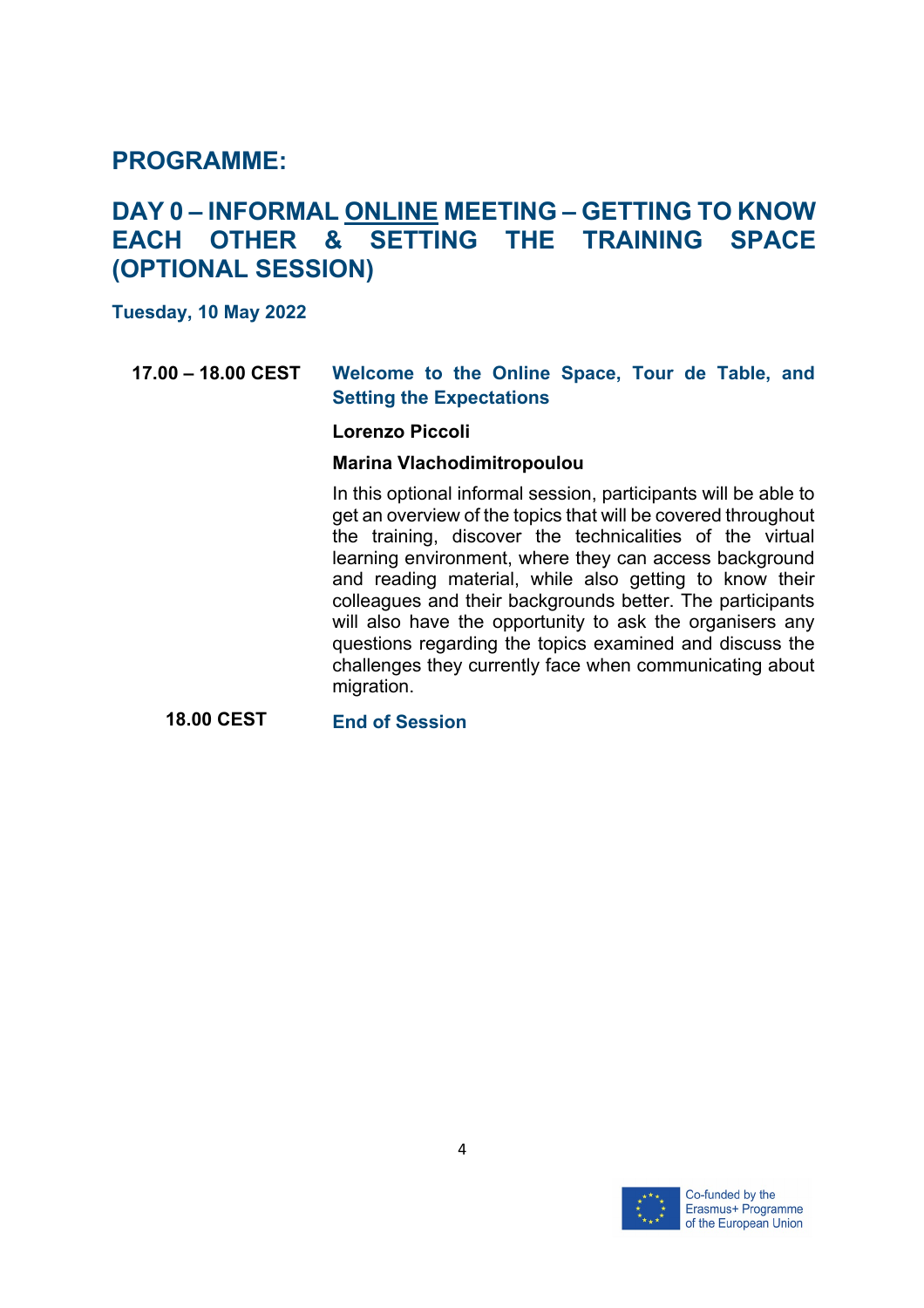# **DAY 1 – HOW TO COMMUNICATE ABOUT MIGRATION IN POLARISED POLITICAL ENVIRONMENTS?**

### **Wednesday, 18 May 2022**

# **14.00 – 15.30 CEST Welcome & Introductory Session: Depolarising the Migration Debate & Open Questions from Participants**

### **Martin Ruhs**

### **Lorenzo Piccoli**

This session is focused on exchange and inputs with and by the participants. By sharing their own personal experiences and work-related issues and questions, the participants will be provided with the opportunity of reflecting on the challenges of migration-related communication that are specific to different countries and work contexts.

### **15.30 – 16.00 CEST Coffee Break**

### **16.00 – 17.30 CEST Invited Lecture: Migration Communication Strategies; Key Challenges**

#### **Tina Zournatzi**

In this session, participants will be able to ask questions to a senior level officer from the European Commission. Tina Zournatzi is leading the communications team of DG HOME on migration, security, and home affairs.

# **17.30 CEST End of Day 1 & Tour of Palazzo Buontalenti**

### **20.00 – 22.00 CEST Networking Dinner in Downtown Florence**

*A social networking dinner will be provided for the participants and instructors of the course in downtown Florence.*

*More information will become available to participants upon arrival.* 

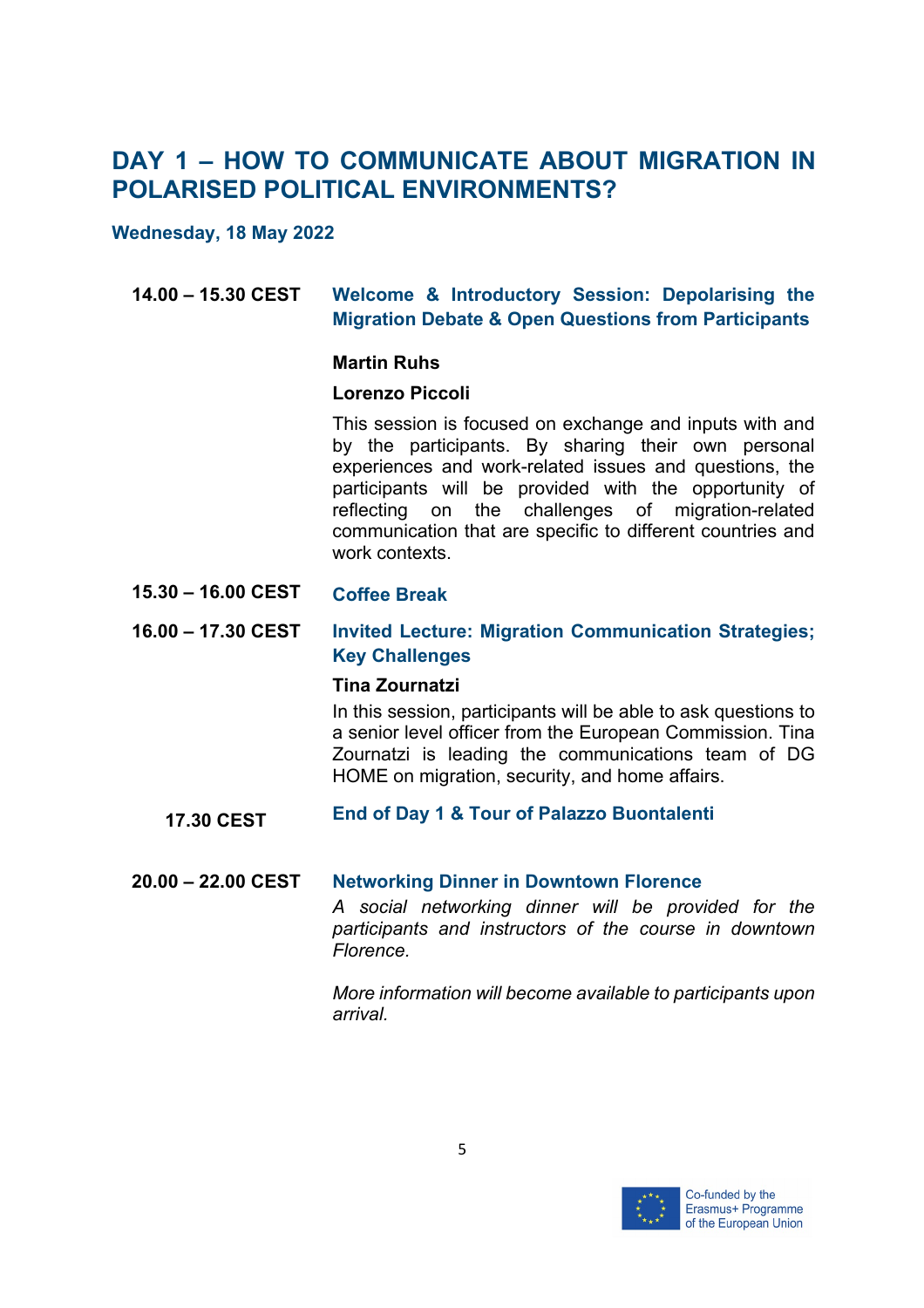# **DAY 2 – WHAT DO WE KNOW ABOUT MIGRATION ATTITUDES AND HOW CAN WE APPLY THIS KNOWLEDGE TO COMMUNICATION CAMPAIGNS?**

**Thursday, 19 May 2022**

### **09.00 – 10.30 CEST What are Attitudes Towards Immigration and What Factors Best Explain Them?**

### **Lenka Dražanová**

This session will give an in-depth overview of the drivers of public opinion to immigration, explaining what attitudes to immigration are and where they come from. It will discuss comparative perspectives regarding different groups of migrants and attitudes across regions, segments of society, and over time. At the end of the session, participants will have developed a better understanding of how to interpret data on attitudes critically and how to explain causality regarding complex phenomena.

- **10.30 – 11.00 CEST Coffee Break**
- **11.00 – 12.30 CEST How to Interpret and React to Migration Opinion Data**

#### **James Dennison**

Via interactive activities, this session will allow participants to deepen and practically apply the knowledge gained in the prior session. Divided in teams, they will build on the earlier gained knowledge of data interpretation and scientific explanations of complex phenomena to move onto interventions and, in particular, considering the pros and cons of various communication approaches using realworld examples of policy messaging. At the end of the session, the participants will develop a better understanding of the link between scientific explanation and policymaking for effective and strategic messaging development.

- **12.30 – 14.00 CEST Lunch Break**
- **14.00 – 15.30 CEST Migration Communication Campaigns; Trade-Offs**

### **Lorenzo Piccoli**

This session will provide an interactive overview of recent migration communication campaigns that took place in

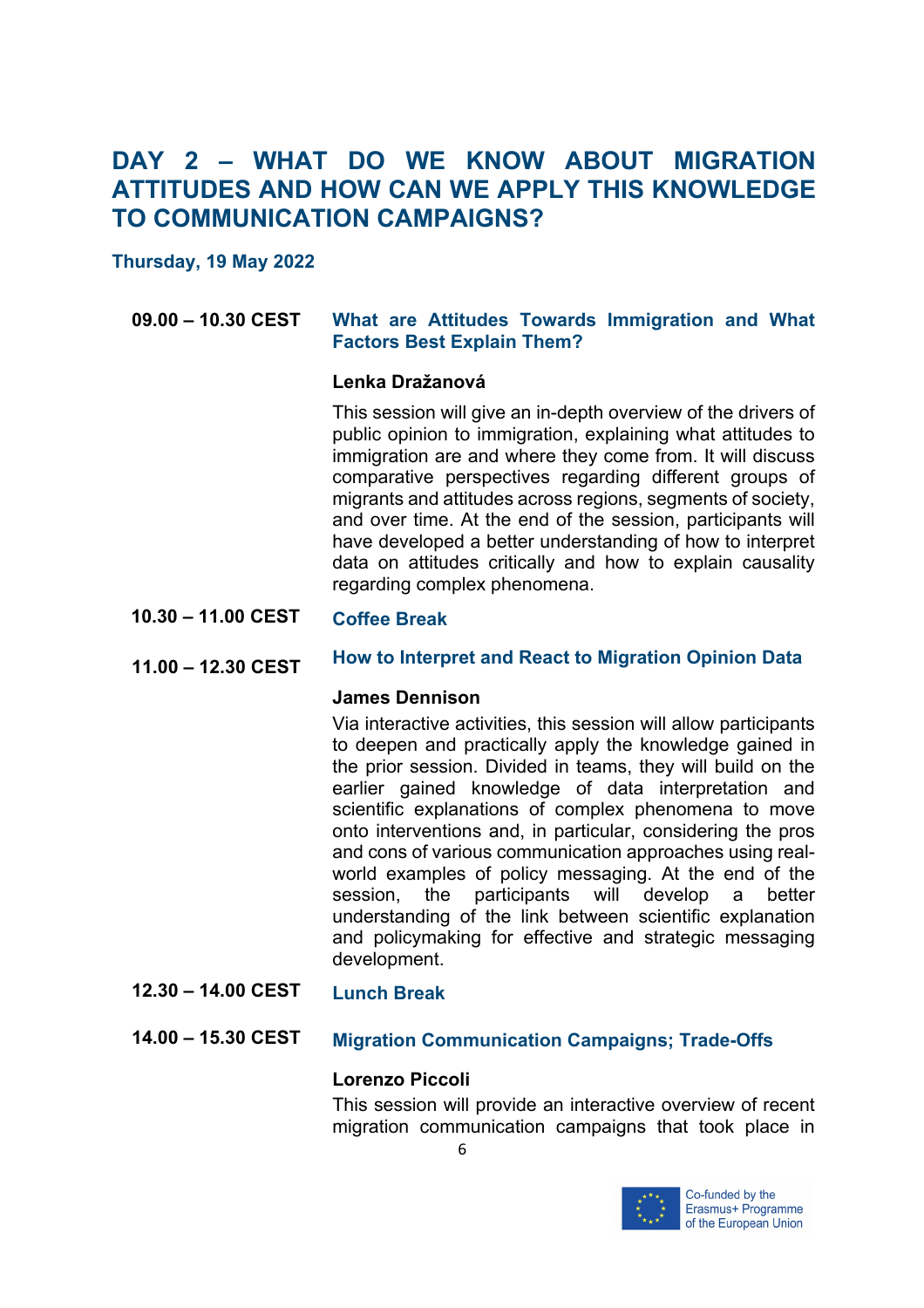Europe. It will explain which actors are most active in migration communication campaigns, based on case-study examples, and will identify recurring messages and formats. Through group work, the session will allow participants to examine competing objectives of migration communication campaigns and evaluate changing patterns and trends

### **15.30 – 16.00 CEST Coffee Break**

#### **16.00 – 17.30 CEST From Migration Research to Policy: Appealing to the Attitudes of Policymakers and the Public?**

#### **Helen Dempster**

This session provides ideas on how to translate complex economic research on migration for policymakers and the public. It will build an expand on the session on attitudes and will be based on interactive exercises with the participants.

# **17.30 CEST End of Day 2**